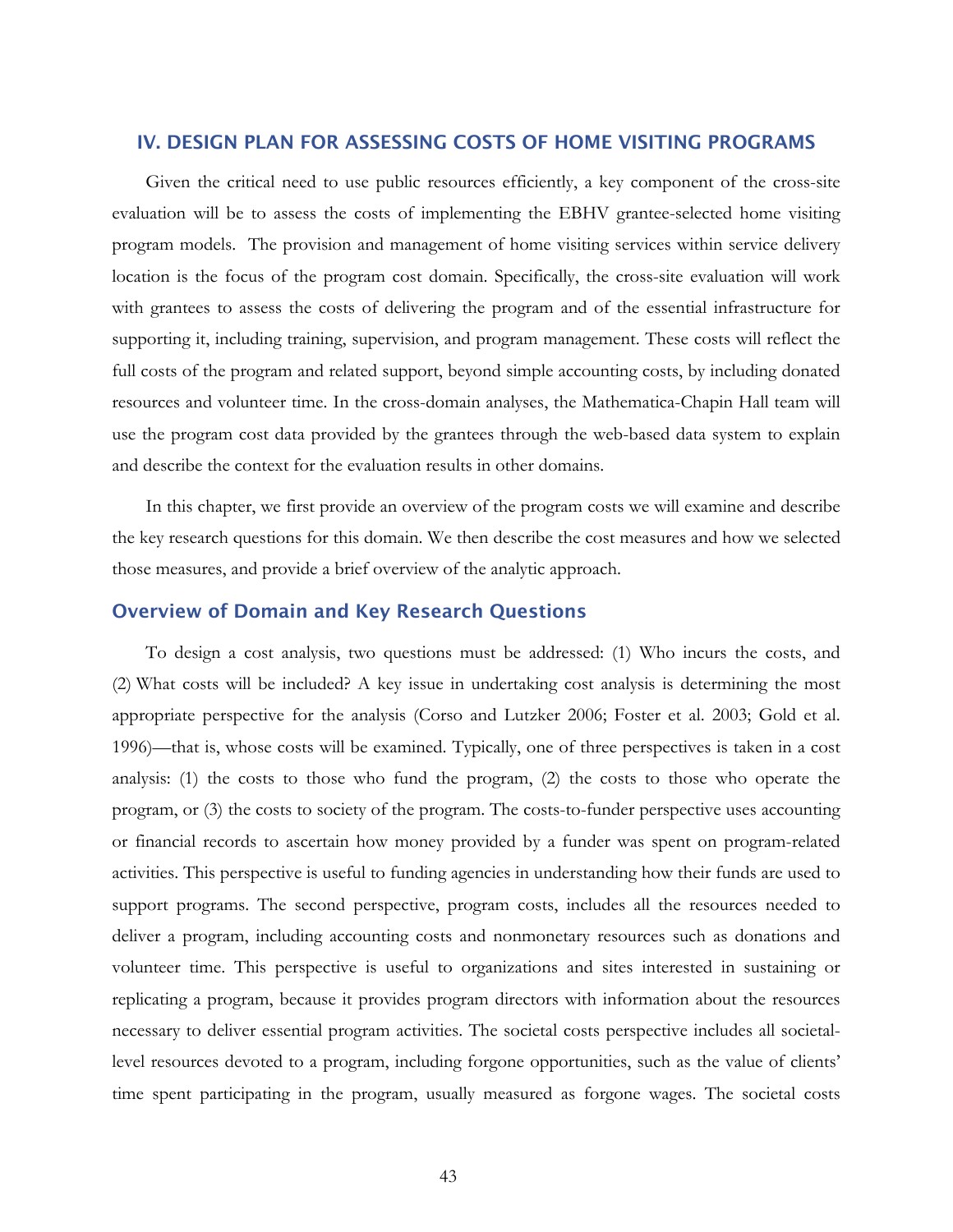perspective is most useful for comparing the costs to society of disparate, publicly funded interventions. It requires making multiple assumptions about the value of time and resources.

The cross-site evaluation will use the program costs perspective. This perspective best reflects the priorities of the grantees and the aims of the cross-site evaluation. A primary goal of the grantees' projects is to support the implementation and sustainability of home visiting programs. Using the program costs perspective, grantees will have a full, consistent accounting of the costs of implementing a range of home visiting programs as part of this initiative. Using this perspective also allows the cross-site evaluation team to align the cost domain with the fidelity to the evidence-based model domain, which assesses the implementation of a specific home visiting program.

The second key issue in planning a cost study is identifying the program components to be included in the cost analysis. We will include the costs of the programs' core operations, which focus on delivery and management of services. To enhance the consistency and usefulness of the cross-site evaluation, we propose using the definition of core operations developed for the systems domain, which includes "direct home visiting services (such as outreach, assessment, referral, home visiting, case management, and other services) and daily management of those activities (hiring, training, supervision, fidelity monitoring, operations planning, data collection, and storage)" (Fixen et al. 2005). These operations include delivery of services, as well as infrastructure capacities essential to manage and deliver services, such as staff supervision, training, and monitoring of fidelity. We will also include the costs of materials, such as supplies and office space, which are necessary for carrying out core operations, as well as the costs of volunteer time and donations. We will not include grantee activities that are outside core operations, such as systems change activities.

Table IV.1 presents the cost domain research questions and an overview of the data collection modes and analytic approach we will use to answer each question. (Chapters VII and VIII present additional detail on the cost domain data collection and analytic approach.) The first question is the primary research question for the domain, as presented in Chapter I. The next four questions expand on the primary question, examining unit and program component costs, as well as factors associated with program costs. Chapter VIII includes the cross-domain research questions that relate to the cost domain.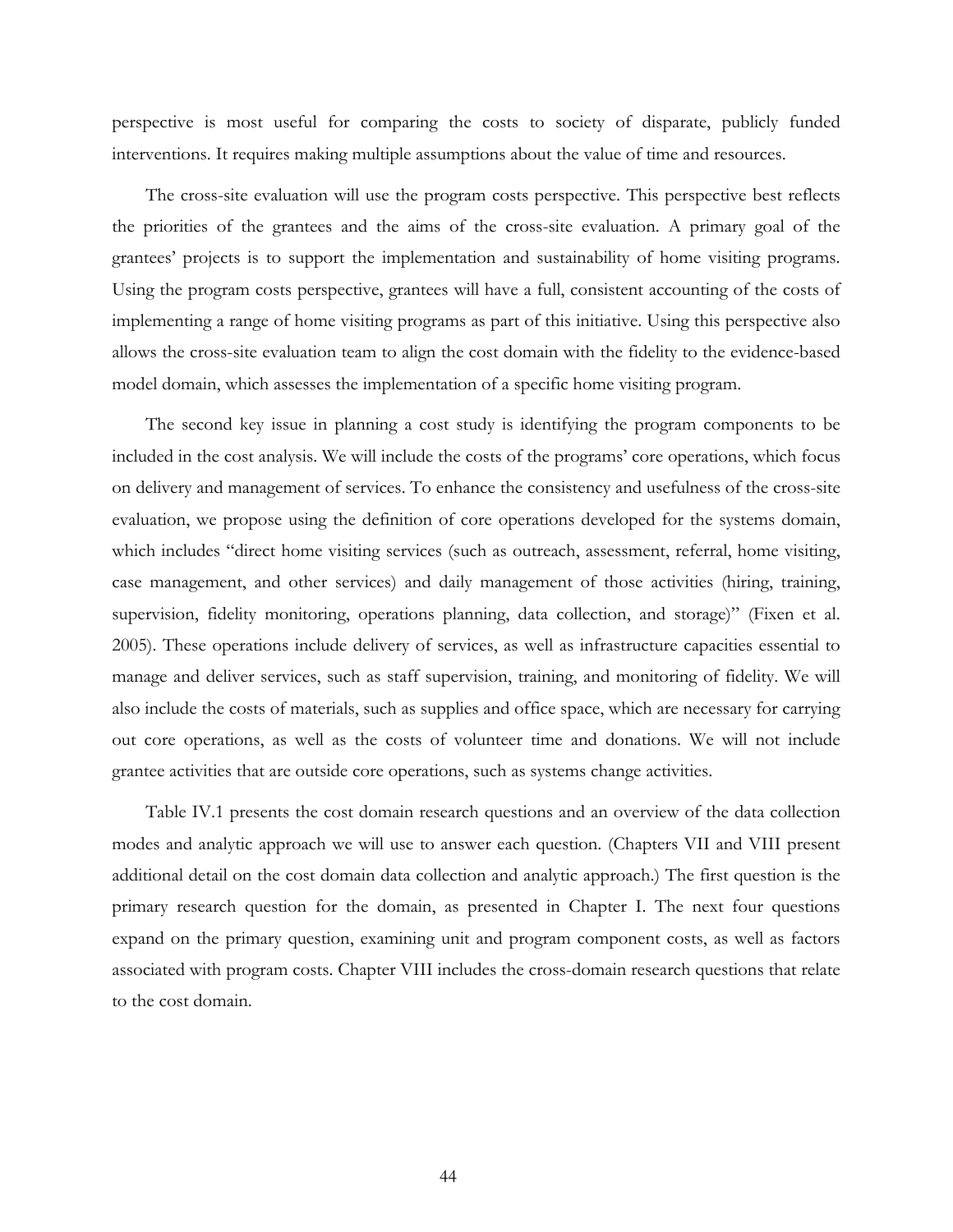|                                                                                                                                     | Data Collection Mode            |                                        | Analytic Approach |              |
|-------------------------------------------------------------------------------------------------------------------------------------|---------------------------------|----------------------------------------|-------------------|--------------|
| <b>Research Questions</b>                                                                                                           | Web-<br>based<br>Data<br>System | <b>Site Visit</b><br><b>Interviews</b> | Qualitative       | Quantitative |
| What are the total costs of delivering and<br>supporting the home visiting programs<br>during a typical operating year?             | X                               |                                        |                   | X            |
| What does each program cost per<br>participating family?                                                                            | X                               |                                        |                   | X            |
| How are costs allocated across key<br>program components?                                                                           | X                               | X                                      |                   | x            |
| How do costs vary by key program features,<br>such as program model, stage of<br>implementation, and target population?             | X                               |                                        |                   | X            |
| How do program costs vary by context,<br>such as region of the country, urban/rural<br>location, or political and economic factors? | X                               | X                                      | X                 | X            |

# Table IV.1 Cost Domain Research Questions, Data Collection Modes, and Analytic Approach

# Cost Measures and Analytic Approach

The plan for the cost domain analysis is based on three goals: (1) measure "steady-state" costs that best reflect the level of resources needed to operate ongoing programs; (2) collect costs from providers of all core operations, including direct services and essential infrastructure; and (3) break costs down into commonly defined program components to make it easier to compare programs. To achieve these goals, we will use a two-step approach: (1) build up an estimate of aggregate program costs, and (2) assign the costs to program components (Thompson 1998). This section discusses the primary data elements we plan to collect and analyze, as well as the plans for collecting these data.

# **Aggregate Program Costs**

Aggregate program costs (total resources used in operating the program) will be assessed by collecting detailed information about each grantee's expenditures. We will examine the full range of costs associated with delivering services and operating the program—including all financial costs, such as salaries and benefits, program overhead, and purchases—as well as the value of volunteer labor and in-kind resources associated with delivering services, and the accounting costs or value of essential infrastructure supporting program delivery.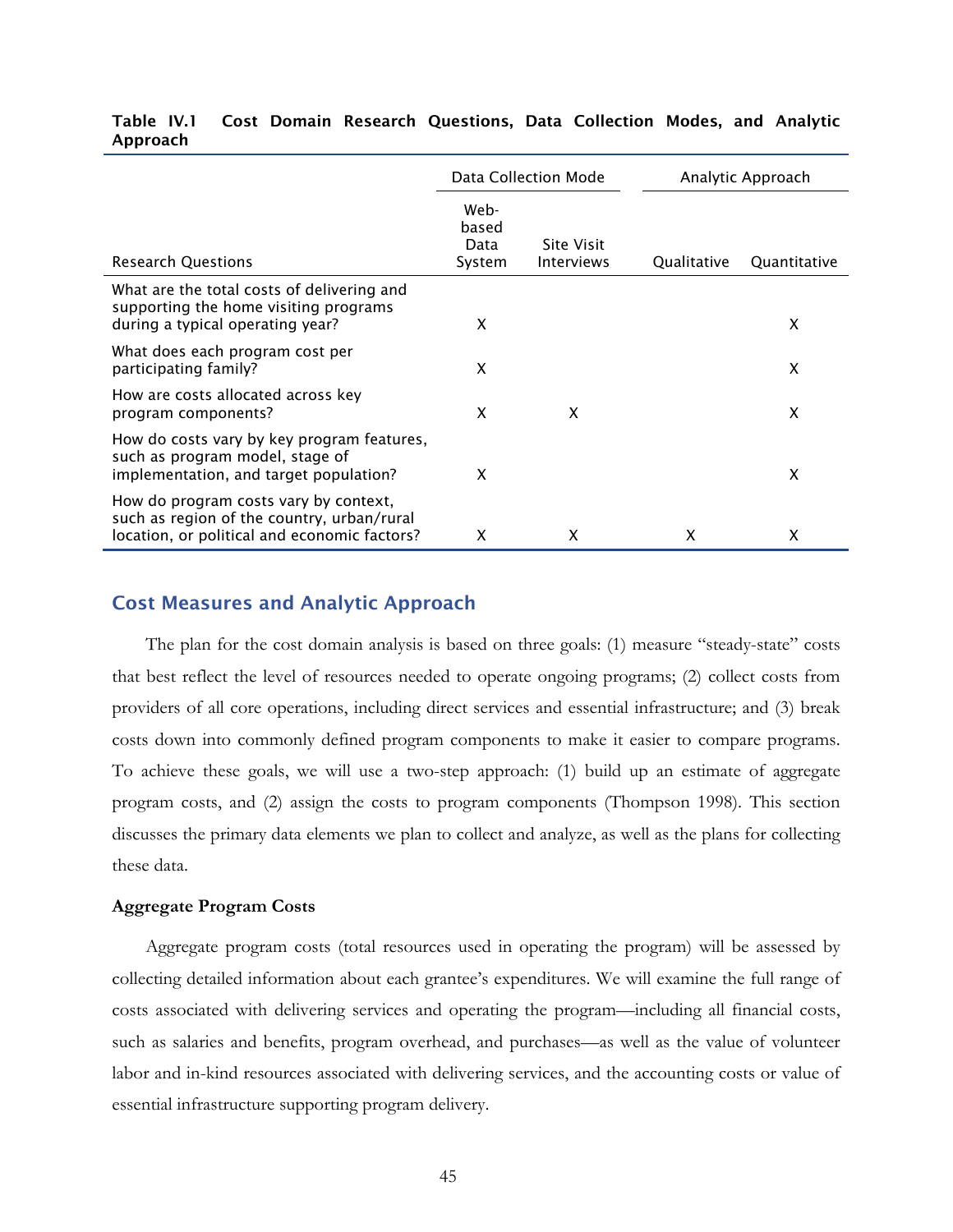Grantees will be able to enter the total program cost data into the web-based system, described in more detail in Chapter VII. A list of the measures we will collect via the web-based system is provided in Volume II of this report. Collection of accurate, consistent cost data depends on clear, detailed definitions of what should be included. Therefore, we will work with the grantees to construct clear, detailed written instructions for the cost data collection. We will also provide technical assistance to sites during the collection of aggregate program costs to ensure consistent reporting across grantees. This will help grantees assign costs to categories, such as volunteer time or donated services.

The cross-site evaluation team will collect total aggregate program costs for calendar year 2011, when the programs should be fully operational but not yet winding down, and will ideally have stable program services, staffing, and a regular flow of clients into and out of the program. Grantees will provide cost data for the same service delivery locations as for the fidelity domain, described in Chapter III, to allow for analyses across domains. Grantees with only a small number of service delivery locations will provide program costs for all locations. Grantees with many service delivery locations, such as Illinois and New Jersey, have proposed a sampling strategy to identify the service delivery locations that will provide both fidelity data and program costs. We will collect program costs by service delivery location. If grantees are working with more than one program model in one location, we will work closely with those grantees to obtain the information separately by model to correspond to the fidelity data. If their financial records do not allow for this separation, we will collect the combined program costs for that location. We expect this to be a rare occurrence, as most grantees are providing services for different program models in distinct locations.

#### **Program Component Costs**

Once we have total program costs, they can be disaggregated into program component costs, which can be useful to various constituencies. Comparing program component costs allows for more detailed comparisons across alternative program approaches. Knowing component costs will be useful to program administrators who may be operating or planning similar programs, as well as to the EBHV grantees themselves. Finally, having the program component costs will also help the evaluation team understand those factors that contribute the most to program costs. Table IV.2 provides the definitions of each program component required for the analysis of program costs.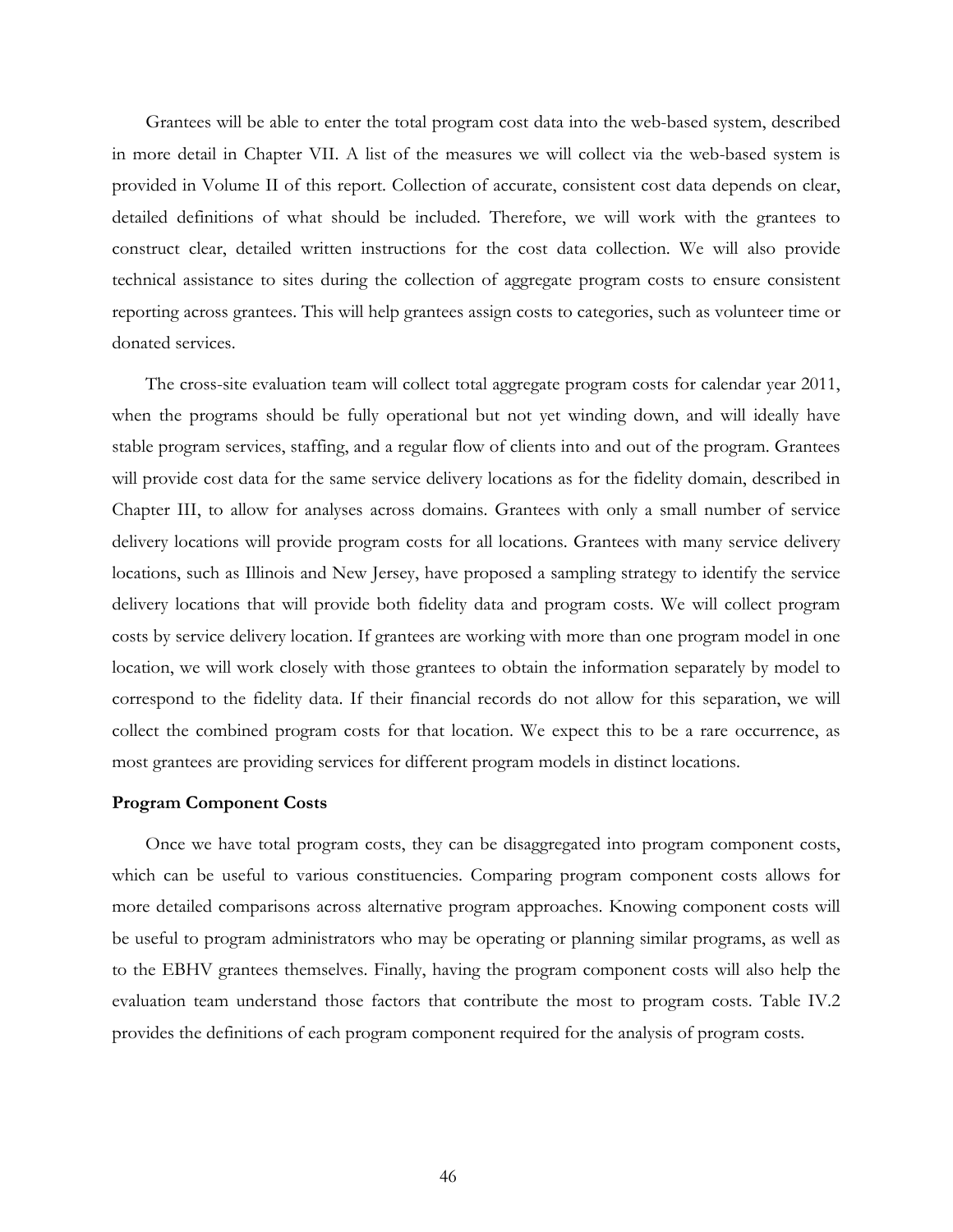| <b>Essential Program Components and</b><br><b>Infrastructure Capacities</b> | Description                                                                                                                                                                                 |
|-----------------------------------------------------------------------------|---------------------------------------------------------------------------------------------------------------------------------------------------------------------------------------------|
| Training and Supervision                                                    | Time spent in training, supervision, and case consultation<br>in support of delivering home visiting services                                                                               |
| Program Management and<br>Administration                                    | Time spent in program management and administration<br>(such as hiring staff, budget planning and monitoring,<br>managing/negotiating contracts, state and local<br>collaboration/meetings) |
| Home Visit Preparation, Delivery,<br>and Followup                           | Time spent planning and delivering direct services to<br>children and families                                                                                                              |
| <b>Case Management and Service</b><br>Referral/Linkage                      | Time spent arranging/coordinating services on behalf of<br>the children and families; case management                                                                                       |
| <b>Fidelity Monitoring</b>                                                  | Monitoring fidelity to the EBHV grantee-selected program<br>model                                                                                                                           |
| <b>Outreach and Recruitment</b>                                             | Outreach to local agencies/groups/providers; referrals<br>from partner organizations                                                                                                        |
| Screening and Assessment                                                    | Screening and assessing participants for the home visiting<br>program                                                                                                                       |
| <b>Evaluation Activities</b>                                                | Setting up systems for data collection, compilation, and<br>analysis                                                                                                                        |
| <b>Materials and Rent</b>                                                   | Rent for office space, office supplies, and equipment;<br>costs of communication services                                                                                                   |

# Table IV.2 Description of Essential Program Components and Infrastructure Capacities

#### EBHV = evidence-based home visiting.

Personnel time is usually the largest component of program costs. Therefore, the allocation of program costs to program components is based primarily on determining the amount of personnel time devoted to each element of core operations. Using consistent definitions of the program components across grantees is essential for correctly categorizing activities and ensuring the validity of the costs data across program components. The Mathematica-Chapin Hall cross-site evaluation team, in conjunction with the grantees, are working to further refine common program components and definitions. This process began through the PLN costs domain calls. We will provide grantees with our proposed definition of program components early in the first year of program services (fall 2009), with the idea that we will be flexible about grantees' feedback on the program components, based on what it is feasible to collect.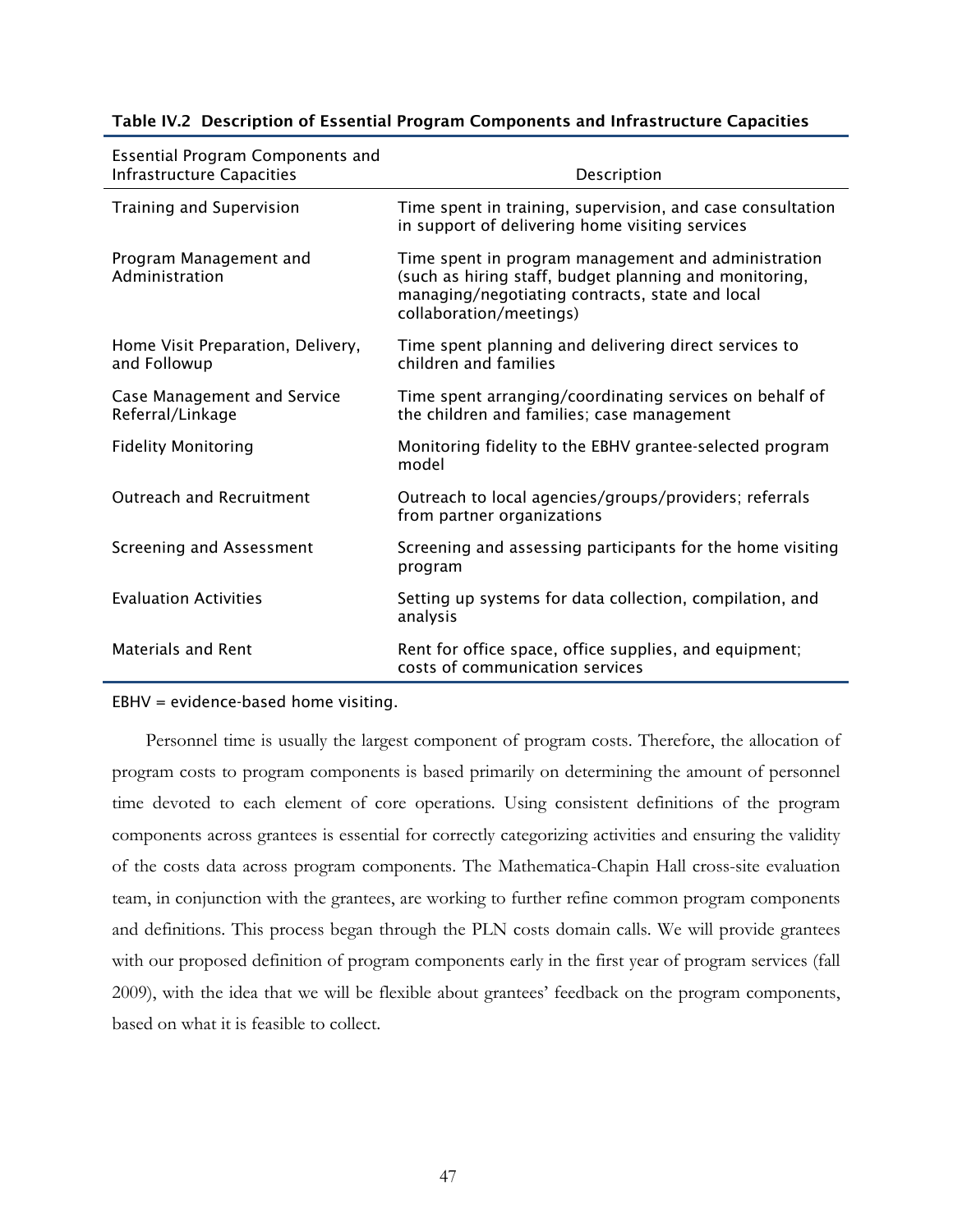Program component costs will be allocated based on retrospective data.<sup>11</sup> To collect these data, we will ask supervisors, and administrators and managers, as appropriate, about the allocation of personnel time spent on program components, including key program activities and essential infrastructure. Program directors and other key staff with knowledge of staff time spent on core operations, such as supervisors, will be asked to complete the web-based system cost data collection in early 2012. Mathematica staff members will be available to provide technical assistance on definitions of the program components and collection of the costs data. During the spring 2012 site visit, we will do additional in-person quality reviews and request any clarifications needed about the data submitted by the grantees.

## **Analytic Approach**

Our analytic approach is consistent with the data collection strategy: first, build up an estimate of aggregate program costs; second, assign the costs to program components. To determine the total program costs, we will sum the financial information provided by the grantees for 2011 (based on the calendar year). By applying this approach, the cost analysis will provide an estimate of the total costs of the home visiting program during a steady state of operation.

After we develop the aggregate program cost estimates, we will standardize the total cost estimates by converting them into costs per participating family. Calculating these unit costs will allow fairer comparisons across alternative programs. Using information on the number of families served, we will estimate the average total program cost per participating family. In this analysis, we will use several definitions of families served, such as the number of families enrolled in the program in that year and the number of families who completed the program in that year. Furthermore, we will examine whether the caseload of the home visiting program is related to the average cost per family, because programs that serve many families may benefit from economies of scale.

As described above, information collected from key staff will allow us to allocate total program costs across program components. First, we will estimate the proportion of personnel resources dedicated to each program component. Materials and resources will be allocated in the same

<span id="page-5-0"></span><sup>&</sup>lt;sup>11</sup> A key strength of the retrospective approach is that it is less burdensome, and the interviewer can guide staff to a consistent definition of the program components. The weakness is that retrospective data could suffer from recall error. Studies suggest that retrospective reporting of typical work hours is similar to collecting data through time diaries, if the reference periods for data collection are the same across methods (Frazis and Stewart 2004).